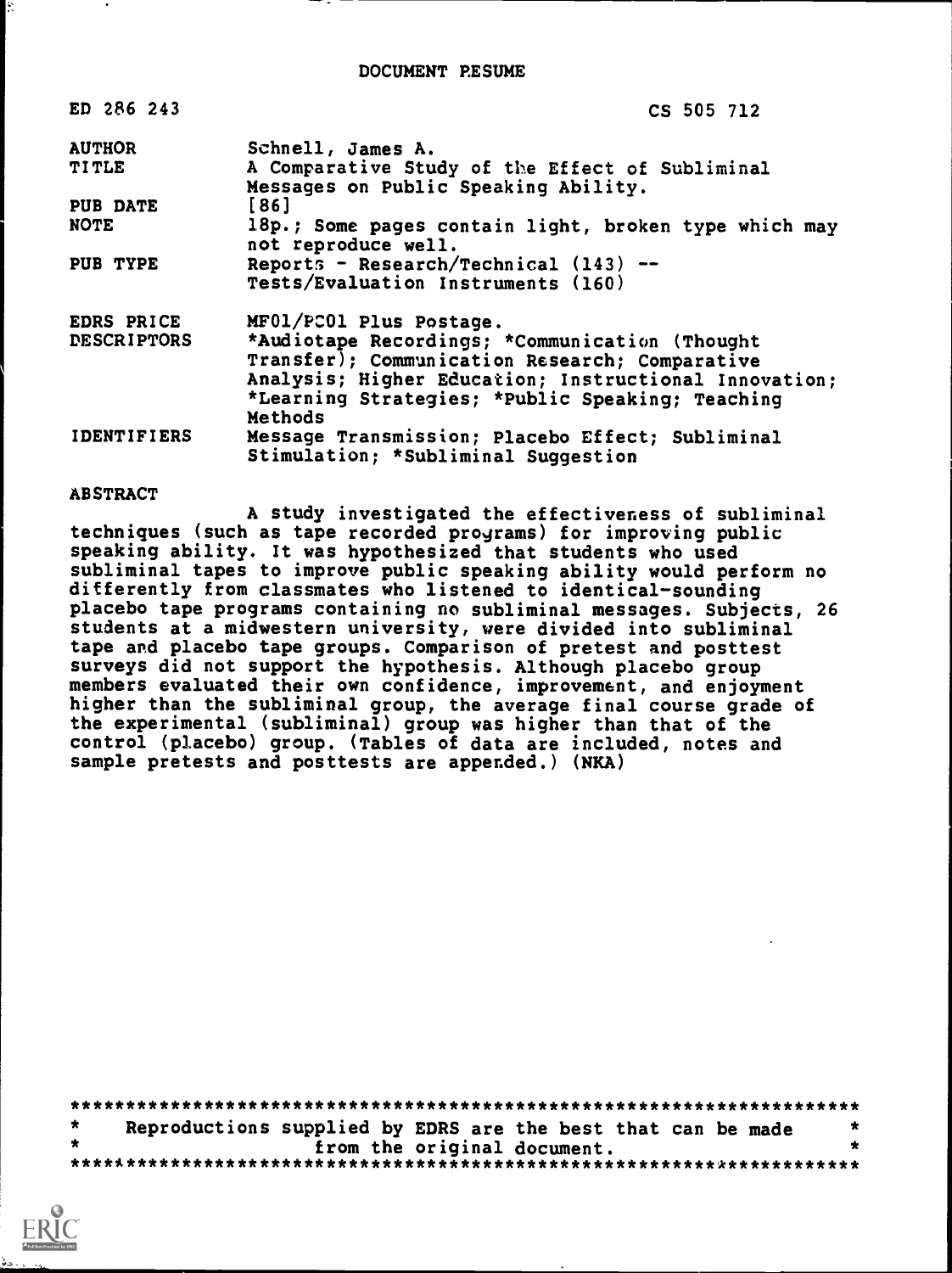$\mathbf{N}$  $\sim$ 

 $\cdot$ 

U.S DEPARTMENT OF EDUCATION<br>Ofrice of Educational Research and Improvement Office of Educational Research and Improvement<br>EDUCATIONAL RESOURCES INFORMATION<br>CENTER (ERIC)

This document has been reproduced as<br>
freceived from the person or organization<br>
originating it 0 Minor changes have been made to improve reproduction ,;uality

Points of view or opinions stated in this docu ment do not necessarily represent official OERI position or policy

A COMPARATIVE STUDY OF THE EFFECT OF SUBLIMINAL MESSAGES ON PUBLIC SPEAKING ABILITY

 $\bullet$ 

James A. Schnell, Ph. n. Assistant Professor University of Cincinnati

"PERMISSION TO REPRODUCE THIS MATERIAL HAS BEEN GRANTED BY

James A. Schnell

TO THE EDUCATIONAL RESOURCES INFORMATION CENTER (ERIC)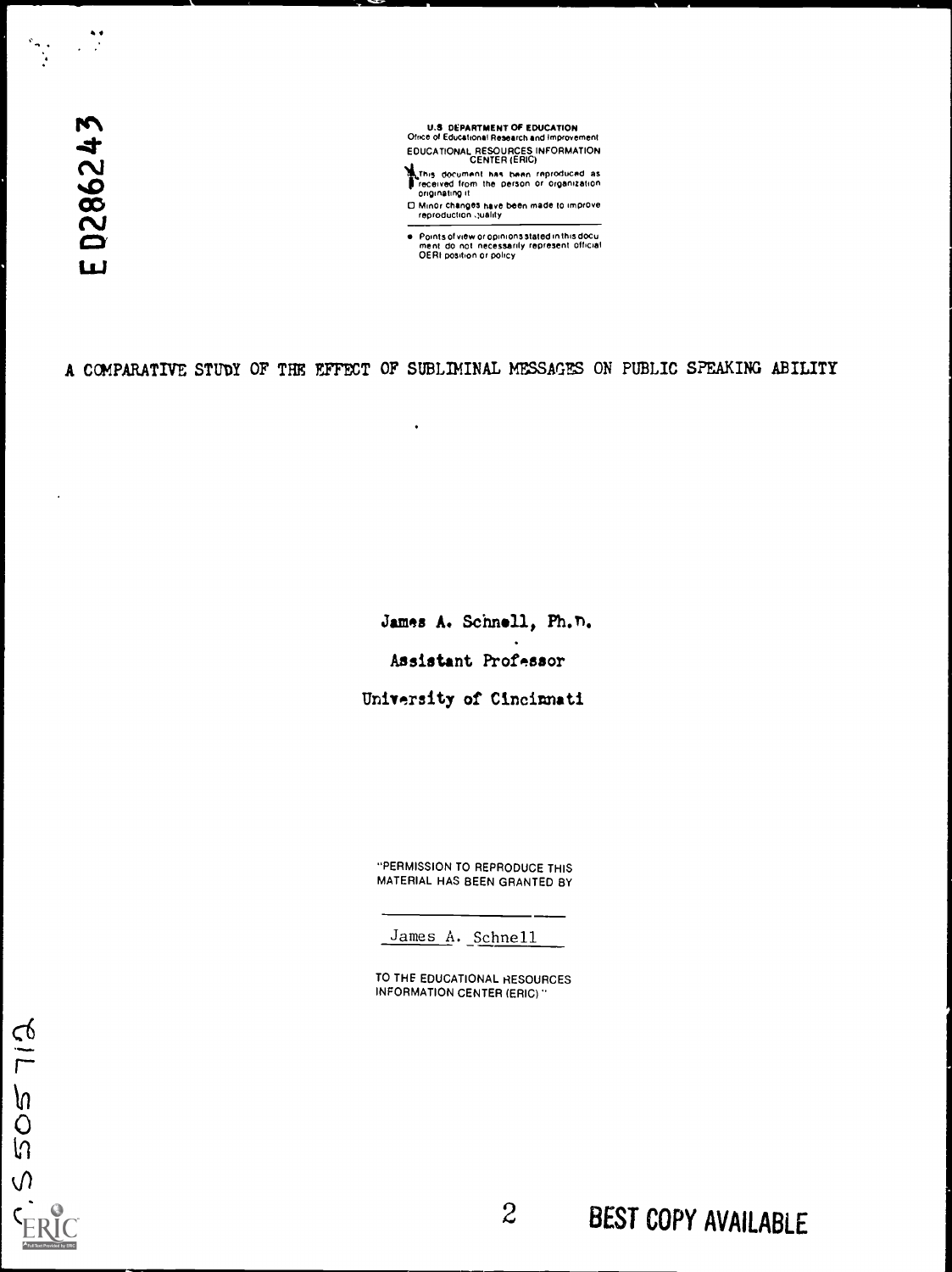## A COMPARATIVE STUnY OF THE. EFFECT Or SUBLIMINAL MSAGES ON PUBLIC SPEAKING ABILITY

 $\bullet$ 

This report will describe a study which examines the effect of subliminal messages on public speaking ability. Speculation on the effect of subliminal messages is common in the popular literature<sup>1</sup> but little has been done to evidence such speculation in grounded terms. Advertisements claim subliminal messages can be used to improve our lives in many ways. The purpose of this study is to examine such a claim in a concrete manner which provides more substantiation than mere speculation.

Midwest Research, under the trademark of Subconscious to Conscious Without Limitation (SCWL), pro<sup>quees</sup> 71 au<sup>xio</sup> cassette programs which claim to help the user improve his/her life by helping him/her lose weight, stop smoking, control stress, improve sexual satisfaction, overcome fears, control Arinking, improve stu<sup>4</sup>y habits, improve in golf, and improve in many other areas. Program  $#57$ , Fifective Speaking, claims to help the user gain poise an' confiAence in public speaking.<sup>2</sup>

The purpose of this study is to investigate the effectiveness of subliminal techniques for improving public speaking ability. The operational hypothesis of this investigation states: Students who use subliminal tape programs AesigneA to improve public speaking ability will perform no differently than classmates who listen to iAsntical sounAing placebo tape programs containing no subliminal messages.

As a professor of public speaking, I have seen references to

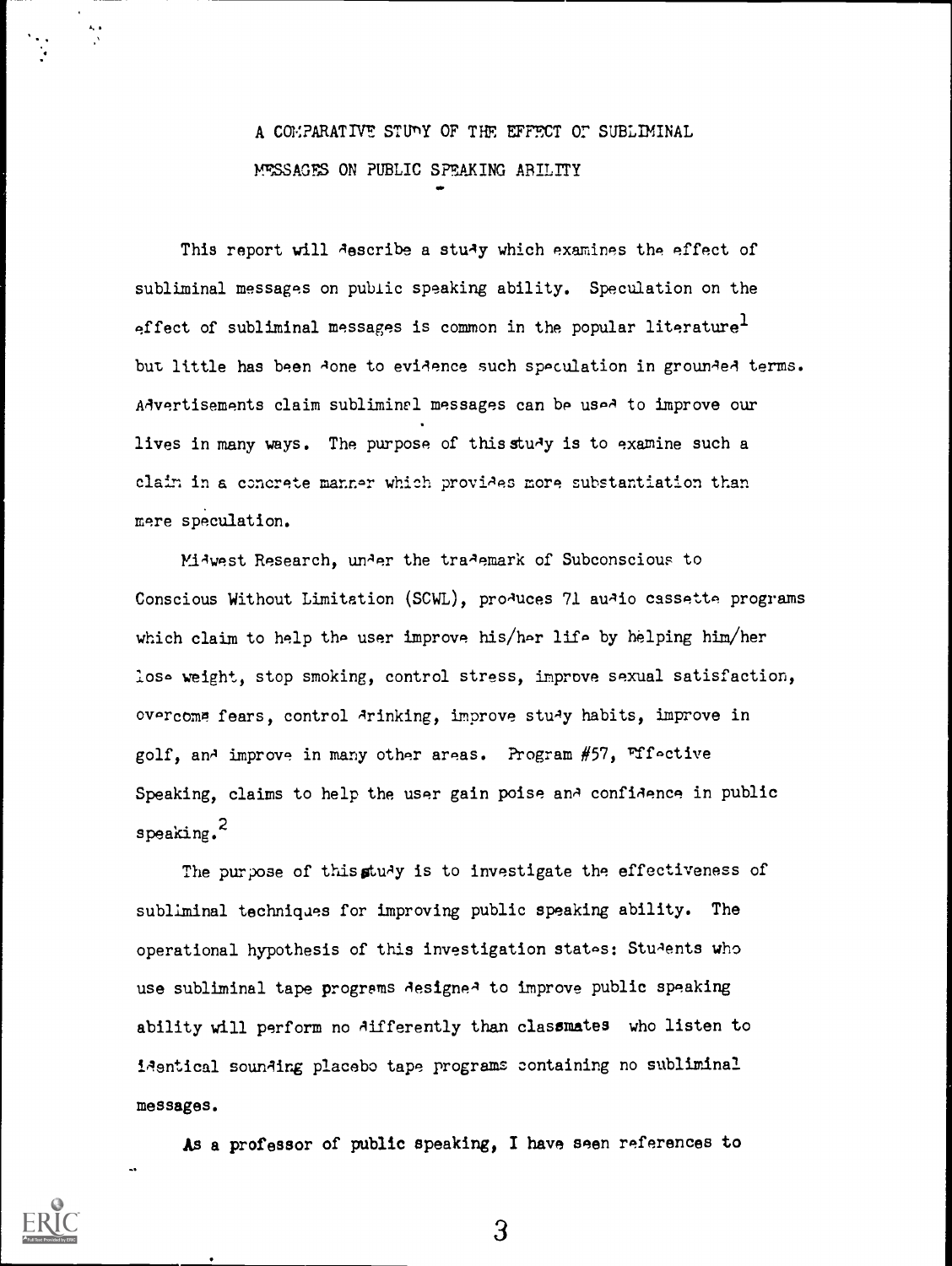subliminal programs which make claims of user improvement in public speaking and have viewed such claims with skepticism. I have felt a'vertisements in the popular me'ia which make these claims are nothing more than unethical approaches to swinAling people out of their money. I Ao not understand how listening to a tape, which does not have a conscious message, can improve public speaking ability.

2

However, I am also aware a large segment of the American culture has been exposed to such claims through magazines, newspapers, and television. While I have AiscounteA such claims to be false I cannot assume others will as well. Juaging by the continued growth of such subliminal programming, it is obvious many poople believe these programs work. Thus, as a social scientist and a professor of public speaking, I have been moved to study the effect of subliminal messages on public speaking ability.

If the academic community can Aisprove the claimed effects of these types of subliminal programs then we will Ao the public a service by sharing our research. If our research substantiates such claims are legitimate, or partially legitimate, then we can also share our finAings. If the latter is true, perhaps we can further investigate how such subliminal programming works and use it to benefit our teaching. Although I am skeptical, I Ao not believe it is fair to Aismiss claims of subliminal success simply because it is a new and unsubstantiateA approach. Otherwise, the world might still be flat.

Review of literature dealing with the success of subliminal messages in moAifying behavior inAicates a lack of substantiateA research in this area. There are a variety of works which speculate

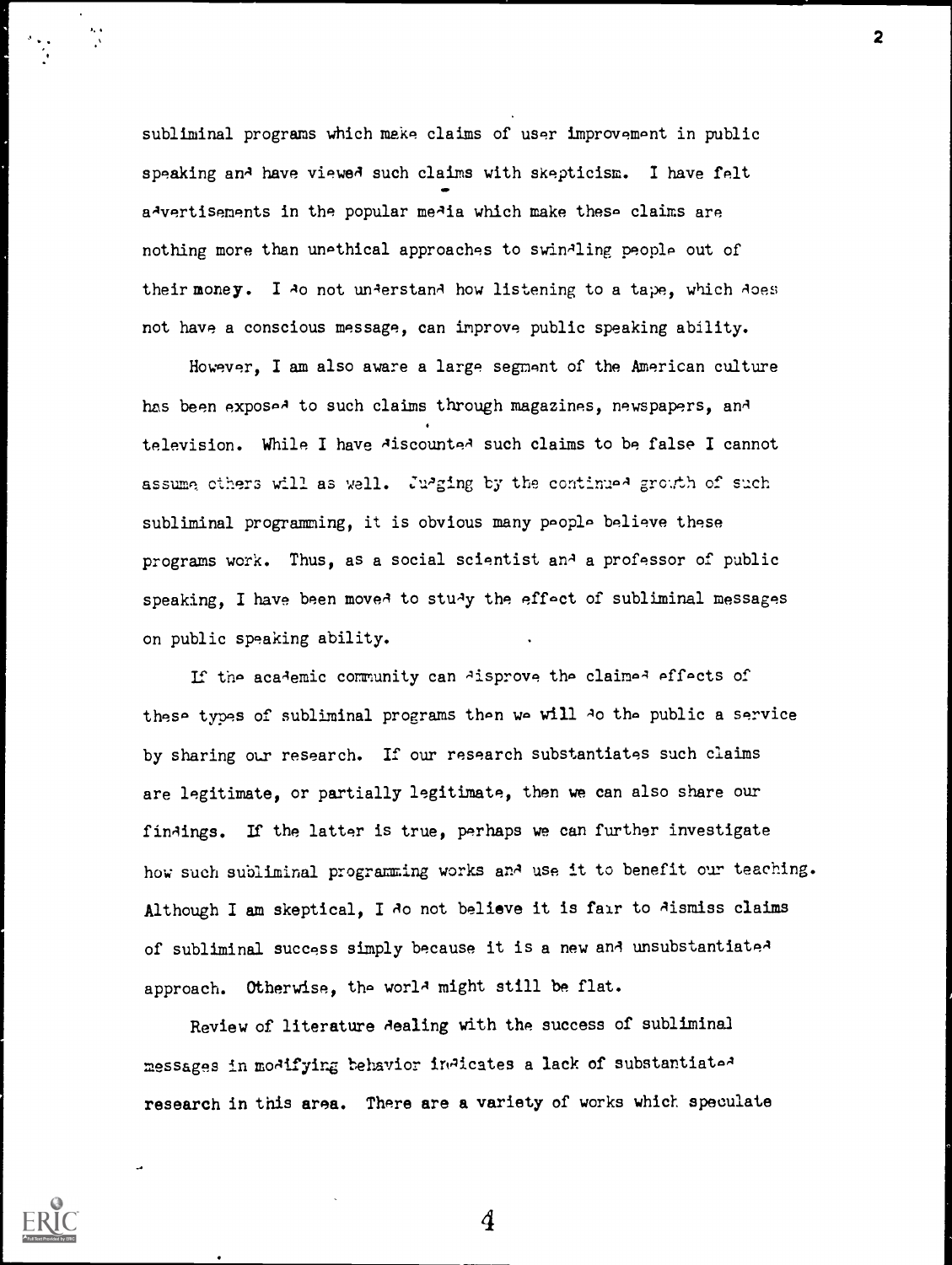on the effects of subliminal messages<sup>3</sup> but few of these can substantiate their claims. The following review provides a Aescription of some of the more grounded works.

Laboratory research establishe<sup> $A$ </sup> that humans can perceive au<sup>xitory</sup>, visual, and olfactory stimuli which are below the level of conscious awareness.<sup>4</sup> Further research indicates messages flashed on a movie screen every five seconds for about  $1/1000$  of a second, during a film, have proven to effect audience behavior.<sup>5</sup> It is important to acknowledge that this technique will not influence anyone who is not alrea $\lambda$ y pre $\lambda$ ispose $\lambda$  to the specific suggestion given.  $\epsilon$  Thus, an individual could not be influenced to ax murder a random victim unless he/she was already predisposed to such an idea.

George Smith, author of Motivation Research in A-vertising an-Marketing, affirms "There is evidence that people can be affected by subthreshola stimulation; for example, a person can be conaitionea to odors and sounds that are just outside the range of conscious awareness". $\frac{7}{2}$  Corrigan an $\frac{3}{2}$  Becker foun $\frac{3}{2}$  information can be subliminally communicate' to the unconscious an' then used later by the recipient at the conscious level.<sup>8</sup>

Silverman describes an experimental design using symbiotic fantacies for alleviating anxiety. His proce<sup>xure</sup> involved the use of a tachistoscope, a projector which quickly flashes visual stimuli, to subliminally project wor<sup>g</sup>s such as "Mommy and I are One". In 1986, the U.S. federal government incluAeA the same technique in a stress management seminar for federal executives. The subliminal messages included "I am calm", "I deserve to feel safe", and "Mommy and I are one". The last message, according to the seminar psychologist "gives

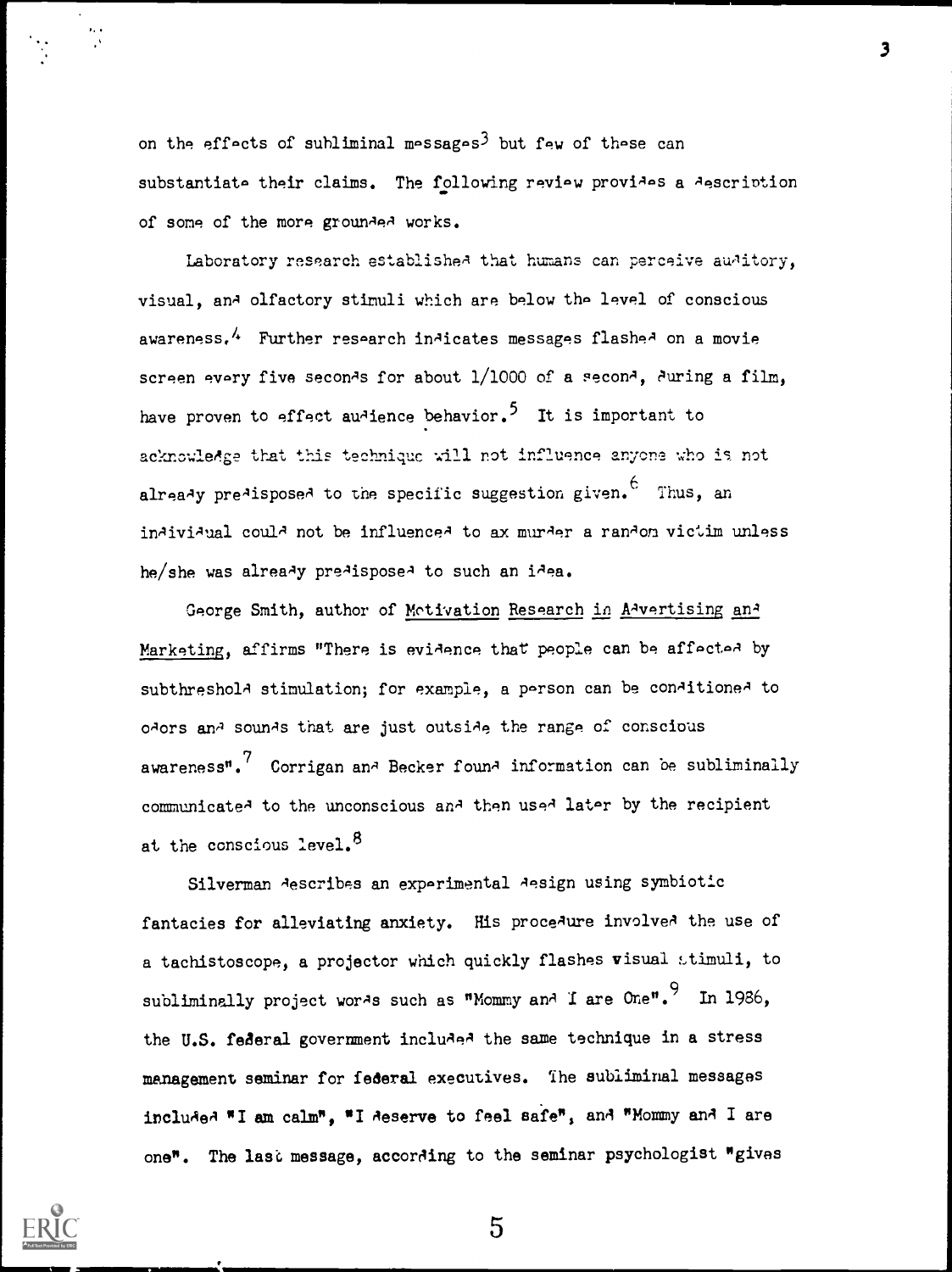people a feeling of safety and security".  $^{10}$ 

Silverman has overseen roughly 50 studies which Aemonstrate subliminal presentation of emotionally charged messages can initiate unconscious thoughts and feelings and eventually alter behavior.<sup>11</sup> Furthermore, he has AeriveA that wish relateA subliminal stimuli and the power to activate psycho-lynamic processes can affect overt behavior.<sup>12</sup>

The effective use of audio subliminal messages has been claimed in a variety of areas. Borgeat, Chabot, and Chaloult report positive results in their stuAy of smokers, alcoholics anA obese patients who were subliminally influence<sup>1</sup> to re<sup>1</sup>uce cigarette, alcohol, an<sup>1</sup> foo1 intake.<sup>13</sup> Hollingworth describes two studies which utilized subliminal messages to reAuce theft. The stuAies highlight the significant reAuction of shrinkage in an Australian supermarket and stores in the U.S.<sup>14</sup> Similar, but even more effective, results were evidenced in an investigation involving New Orleans area supermarkets.<sup>15</sup>

Parker showed that subliminal messages were effective in improving academic performance. Sixty law students were divided into three groups of 20. The results indicated that the two experimental groups (using the subliminal tapes) earned significantly higher grades than the control group (using placebo tapes).<sup>16</sup> Similarly, the focus of this study is concerned with the practical application of subliminal communication for improving academic performance, specifically in the public speaking course.

SCWL (Subconscious to Conscious Without Limitation) Program #57, Effective Speaking, was chosen for study after I read about the tape in several editions of the Chronicle of Higher Foucation.<sup>17</sup> I contacted



6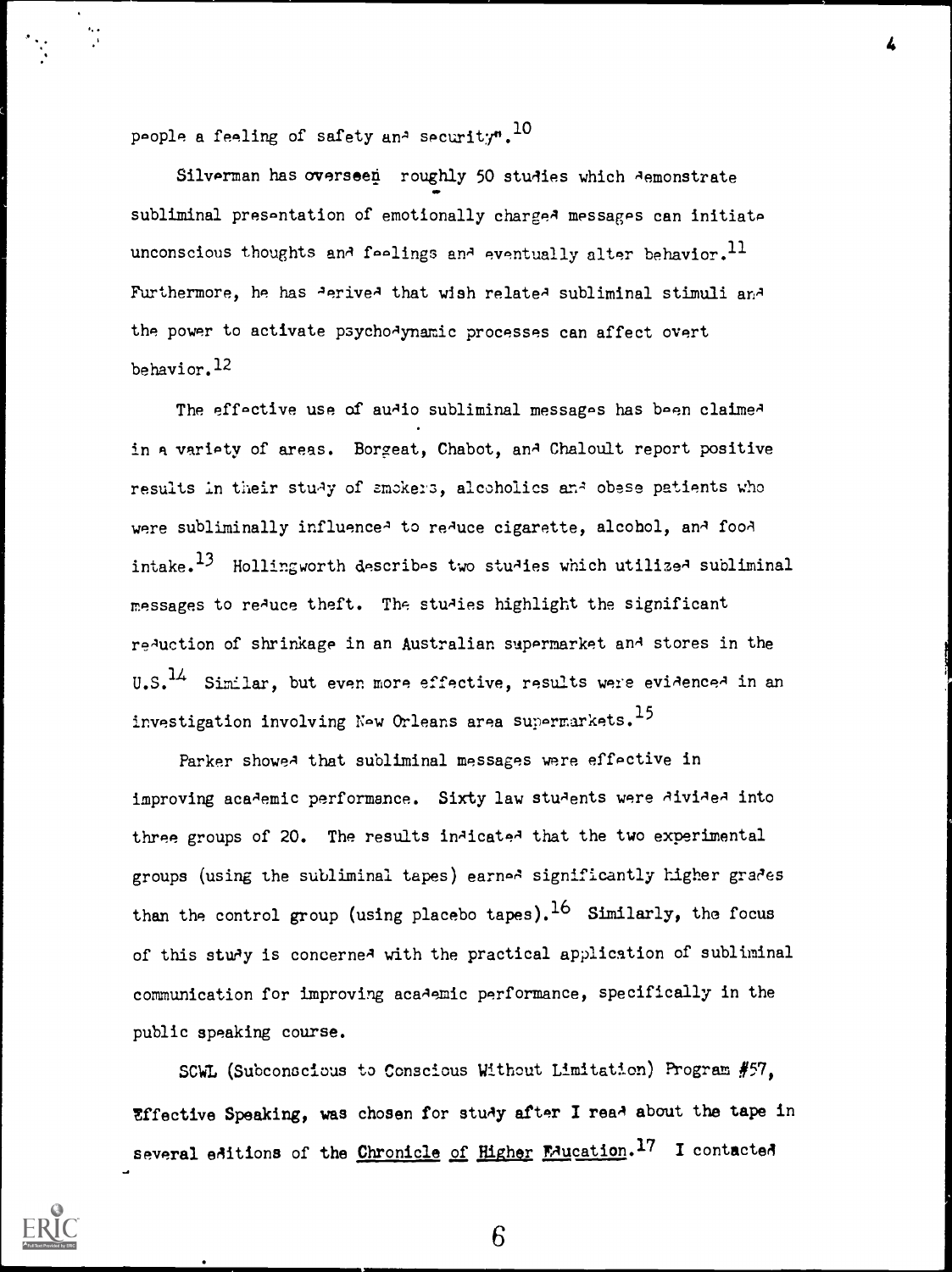the parent organisation (Midwest Research) and they consented to my request to test the program. They informed me their subliminal scripts Aeal with self image, attitude, and confidence in addition to the topic of the particular program.

Midwest Research supplied me with  $40$  tapes of program  $#57$  free of charge. Half of the tapes contained the subliminal program and the other half were pleceblo tapes (with no subliminal messages). The tapes were numbered but I was not informed which tapes were subliminal or placebo until the Aata collection was finished.

The study was carried out during the winter quarter of 1987 at the University of Cincinnati. Two sections of the public speaking course, which I taught, were offered the opportunity to participate in the study. A total of 26 students successfully participated in the study. A number of other students were given tapes after the study began, the experiment began the first day of class and some students were absent, but these students are not included in the final analysis since they Aid not participate in the full course of the outlined investigation.

Thirteen students (the experimental grow.) received subliminal tapes and 13 students (the control group) received placebo tapes. All the tapes, to the conscious ear, were sounds of ocean waves, seagulls, and crickets. Instructions to participants included the following:

- 1. Participation is not required. You will not be penalized for non-participation or rewarded for participation.
- 2. A company which produces self improvement tapes has provided me with these tapes for stuAy free of charge. The company claims some of these tapes can improve your public speaking ability. I am interested in testing their claim.



7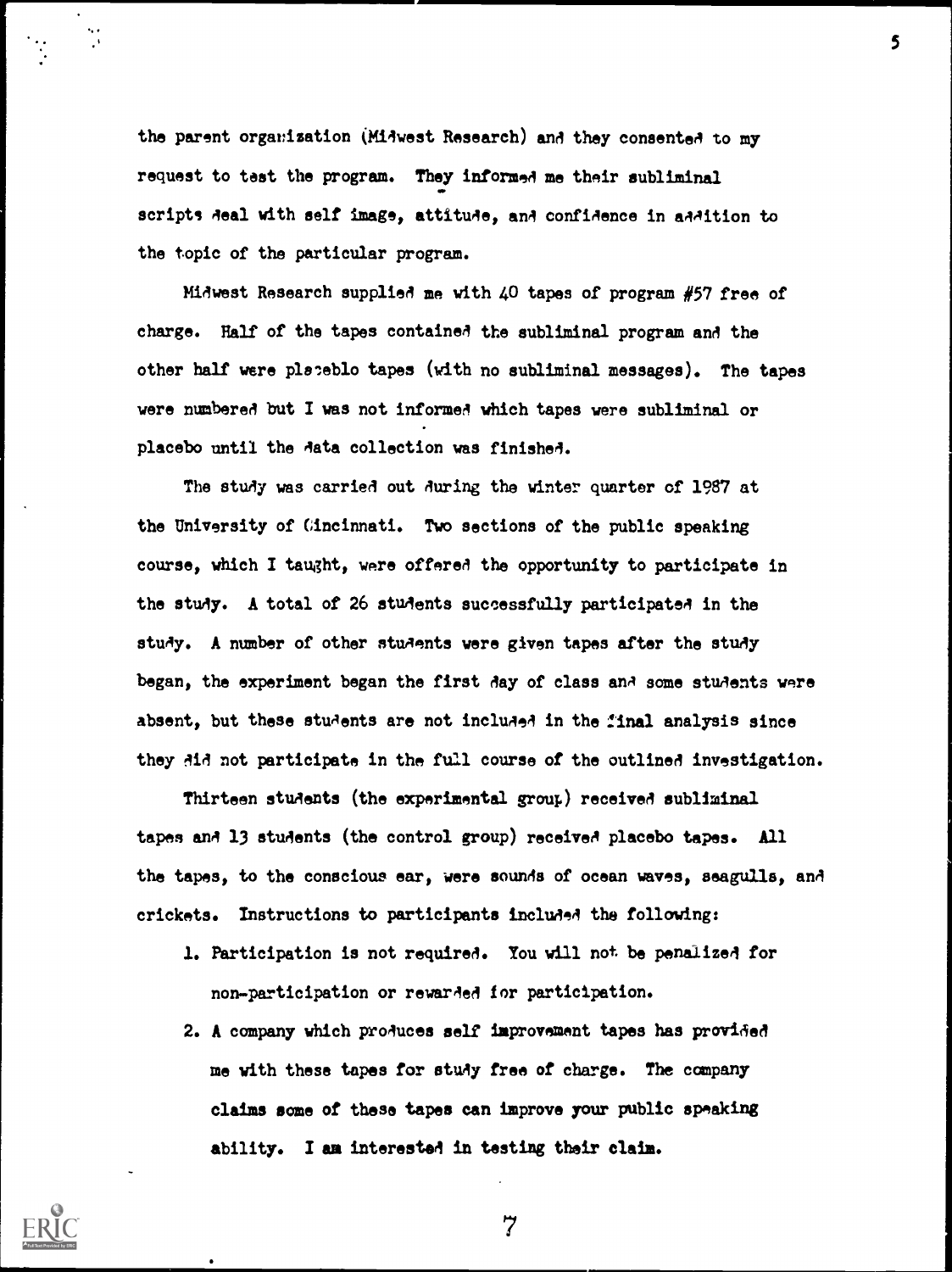3. You will receive a tape if you choose to participate. Play it as often as you like (preferably 3-7 times a week). Mark the casse.te case each time you listen to it so I will know how many times you played it during the term. I will collect the tapes at the end of the term.

6

4. Donot listen to the tape while driving or working with machinery. You can play the tape while working around house, cooking, cleaning, studying, watching: television, eating or similar activities.

Each student signed a Research Enrollment Acknowledgement which further described my intentions with the information to be learned. A pre-test survey was conducted the day I passed out the tapes. A post-test written survey was conducted the Aay I collected the tapes. The surveys are included in the appendix of this paper. The test covered a ten week period (January 5, 1987 - March 12, 1987).

Tapes were passed out randomly to students. Each tape had a code number on it. Students indicated their code number on their pre-test survey. Midwest Research sent me a list, at the end of the study, revealing which tape caAe numbers noted subliminal tapes and which noted placebo tapes.

### **Experimental Tesign**

|                              | Pre-test | Treatment                                                                  | Post-test                      |
|------------------------------|----------|----------------------------------------------------------------------------|--------------------------------|
| <b>Experimental</b><br>group | survey   | Home use of subliminal Survey & final<br>program for 10 weeks course grade |                                |
| Control<br>group             | survey   | Home use of placebo<br>program for 10 weeks                                | Survey & final<br>course grade |

As stated in the experimental design, student ability was

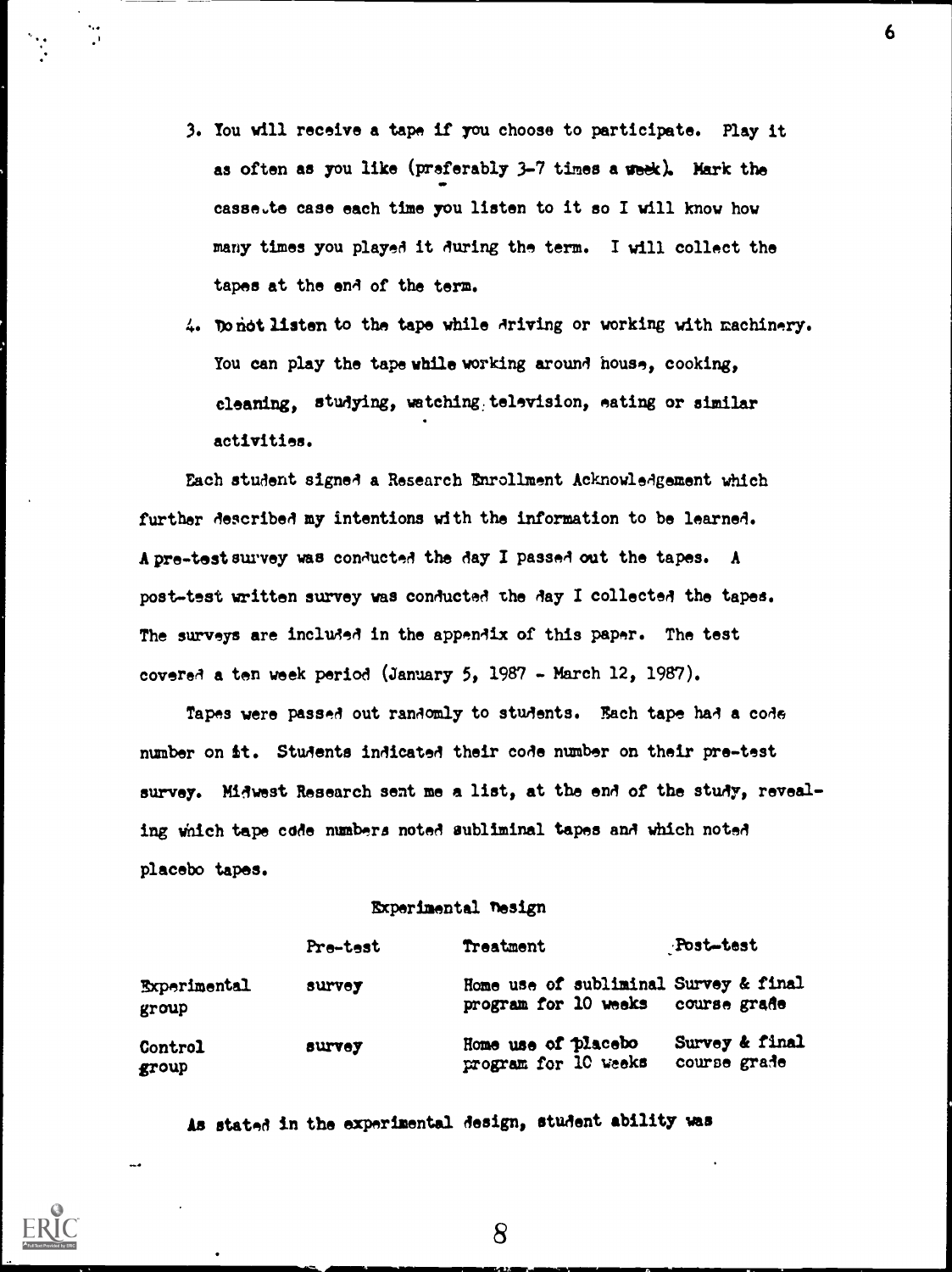evaluated by both the student and the instructor. This approach was helpful to gauge possible affecta of the self-fulfilling prophecy.

7

The analysis of findings is based on the data accepted as evidence. Tata accepted as evidence consists of the pre-test survey, post-test survey, anA the final grade in the courwe. This information is summarizeA in the six tables which follow.

Table #1 AGE, CLASS, AND SEX

 $\frac{1}{2}$ 

|            | $18 - 28$ | $29 - 38$ | $39 - 48$ | $49 - 58$ | $59+$ |
|------------|-----------|-----------|-----------|-----------|-------|
| Subliminal | 10        |           |           |           |       |
| Plac-bo    | 12        |           | D.        |           |       |

Table  $# 2$ GROUP AVERAGES BASED ON CREDIT HOURS ATTEMPTED AND CURRENT GRADE POINT AVERAGE (ON A  $4.0 G.P.A.$  SCALE)

Credit Hours Attempted nuring Quarter

Subliminal 15.45

Placebo 15.15

Current Grade Point Average

Subliminal 2.8

Placebo 2.73

| Table $#3$<br>EXPECTED GRADE IN COURSE (PRE-TEST AND POST-TEST) |           |              |                         |                |              |                          |  |  |
|-----------------------------------------------------------------|-----------|--------------|-------------------------|----------------|--------------|--------------------------|--|--|
|                                                                 |           | $\mathbf{A}$ | $\overline{\mathbf{B}}$ | -C             | $\mathbf{D}$ |                          |  |  |
| Subliminal                                                      | Pre-test  | $\mathbf{1}$ | 12                      | $\overline{0}$ | $\mathbf 0$  | $\mathbf{O}$             |  |  |
|                                                                 | Post-test | $2 \qquad 9$ |                         | $\overline{z}$ | 0            | $\overline{\phantom{0}}$ |  |  |
| Placebo                                                         | Pre-test  | $\sqrt{4}$ 8 |                         | $\mathbf{1}$   | <b>O</b>     | . O                      |  |  |
|                                                                 | Post-test | O            | <b>12</b>               |                | 0            | O                        |  |  |

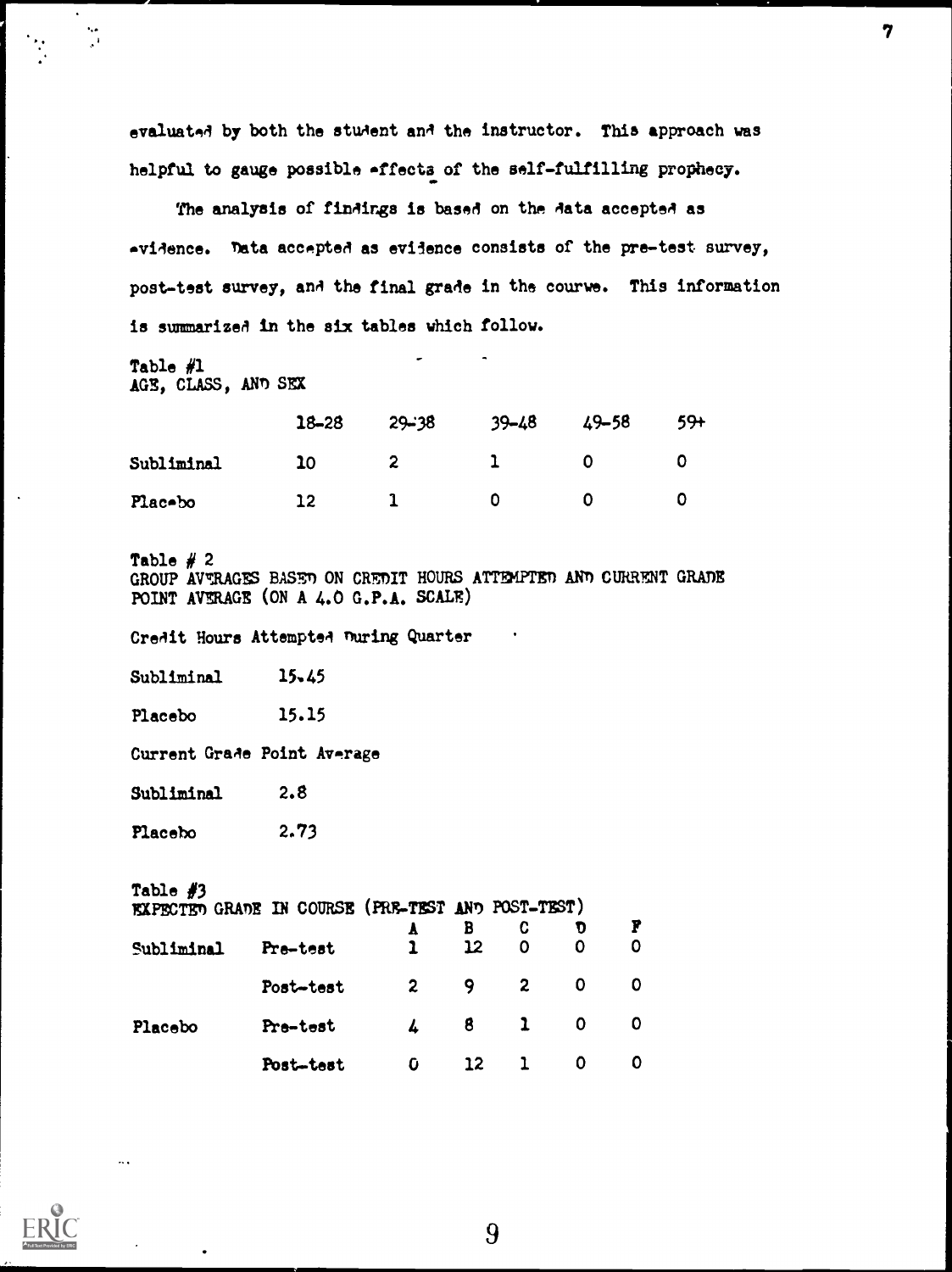| Table $#4$                                                                                          |                                                                               |                  | SELF PERCEPTIONS OF PUBLIC SPEAKING ABILITIES (PRE-TEST AND POST-TEST) |
|-----------------------------------------------------------------------------------------------------|-------------------------------------------------------------------------------|------------------|------------------------------------------------------------------------|
| $SA - strongly agree.$<br>$A - a$ gree<br>$N - neutral$<br>n - Misagree<br>$SD - strongly$ disagree |                                                                               |                  |                                                                        |
| I am comfortable speaking to a group of people.                                                     |                                                                               |                  |                                                                        |
| Subliminal                                                                                          | SA A N n Sn                                                                   |                  |                                                                        |
| Pre-test                                                                                            | $\begin{array}{ccccccc}\n0 & 3 & 4 & 5 & 1 \\ 3 & 6 & 4 & 0 & 0\n\end{array}$ |                  |                                                                        |
| Post-test                                                                                           |                                                                               |                  |                                                                        |
| Placebo                                                                                             |                                                                               |                  |                                                                        |
| Pre-test                                                                                            | $\begin{array}{ccccccc}\n1 & 1 & 6 & 5 & 0 \\ 3 & 6 & 4 & 0 & 0\n\end{array}$ |                  |                                                                        |
| Post-test                                                                                           |                                                                               |                  |                                                                        |
|                                                                                                     |                                                                               |                  | I am easily understood when I speak to a group of people.              |
| Subliminal                                                                                          |                                                                               |                  |                                                                        |
| Pre-test                                                                                            | SA A N D SD<br>0 4 4 5 0<br>1 8 3 1 0                                         |                  |                                                                        |
| Post-test                                                                                           |                                                                               |                  |                                                                        |
| Placebo                                                                                             |                                                                               |                  |                                                                        |
| Pre-test                                                                                            | $0 6 5 2 0$<br>2 7 4 0 0                                                      |                  |                                                                        |
| Post-test                                                                                           |                                                                               |                  |                                                                        |
| I am confident speaking in front of a group of people.                                              |                                                                               |                  |                                                                        |
| Subliminal                                                                                          |                                                                               |                  |                                                                        |
| Pre-test                                                                                            | SA A N n Sn<br>1 2 5 4 1<br>2 5 6 0 0                                         |                  |                                                                        |
| Post-test                                                                                           |                                                                               |                  |                                                                        |
| Placebo                                                                                             |                                                                               |                  |                                                                        |
| Pre-test                                                                                            | $\begin{array}{ccccccc} 0 & 3 & 3 & 6 & 1 \\ 3 & 4 & 5 & 1 & 0 \end{array}$   |                  |                                                                        |
| Post-test                                                                                           |                                                                               |                  |                                                                        |
| I am an effective public speaker.                                                                   |                                                                               |                  |                                                                        |
| Subliminal                                                                                          | SA A N D SD                                                                   |                  |                                                                        |
| Pre-test                                                                                            | $\begin{array}{ccccccc}\n0 & 1 & 7 & 4 & 1 \\ 0 & 4 & 8 & 1 & 0\n\end{array}$ |                  |                                                                        |
| Post-test                                                                                           |                                                                               |                  |                                                                        |
| Placebo                                                                                             |                                                                               |                  |                                                                        |
| Pre-test                                                                                            | $\frac{0}{2}$                                                                 | $2740$<br>$7400$ |                                                                        |
| Post-test                                                                                           |                                                                               |                  |                                                                        |
|                                                                                                     |                                                                               |                  |                                                                        |

8

(continued)



 $\sim$ 

 $\bullet$ 

 $\bar{\phantom{a}}$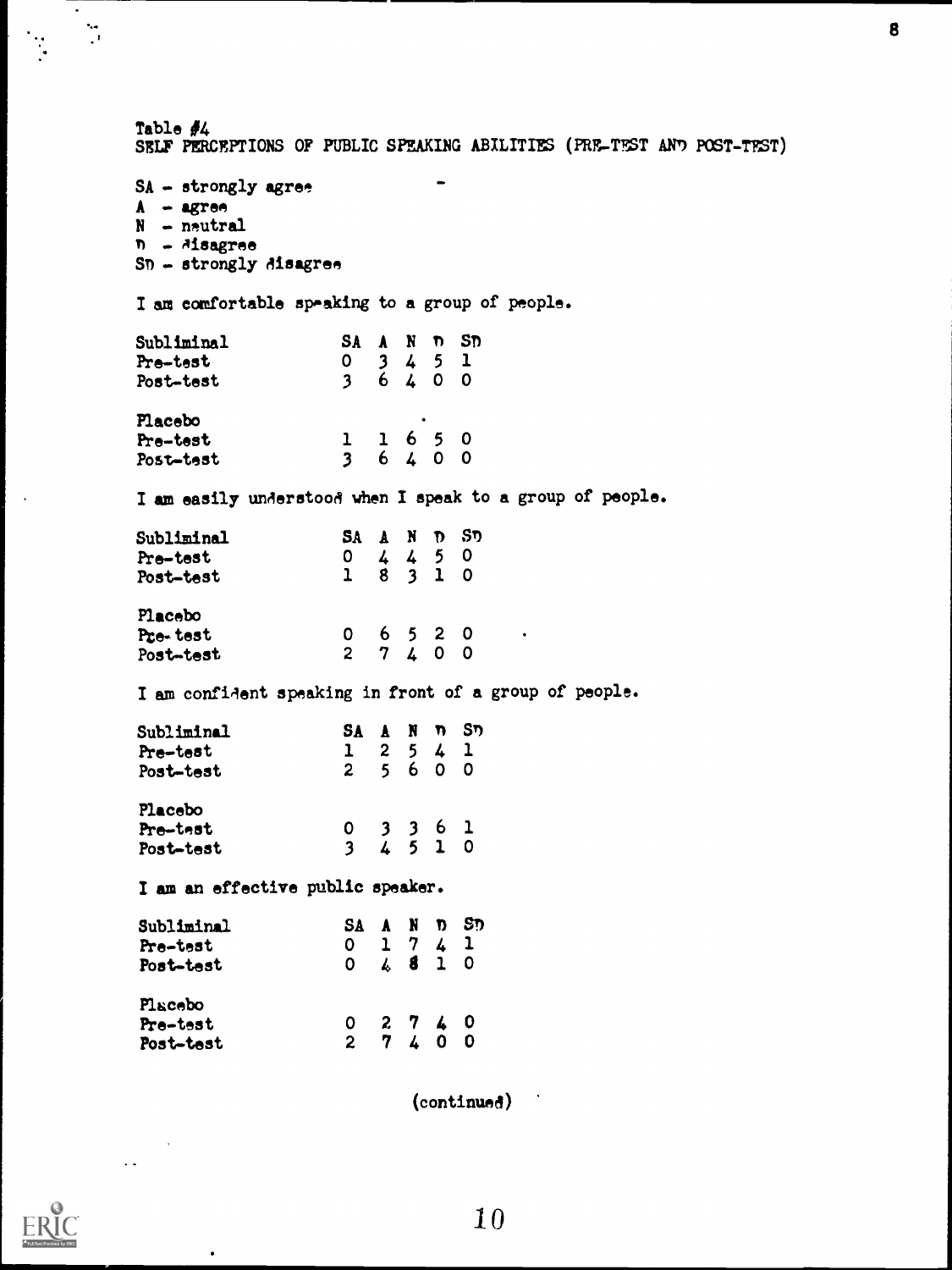I am a better public speaker than most of my friends.

| Subliminal<br>Pre-test<br>Post-test                                                                                                |                                                                              |  | SA A N D SD<br>$\begin{array}{ccccccc} 0 & 3 & 4 & 5 & 1 \\ 0 & 4 & 7 & 2 & 0 \end{array}$ |                                                                                                                                                                                                              |
|------------------------------------------------------------------------------------------------------------------------------------|------------------------------------------------------------------------------|--|--------------------------------------------------------------------------------------------|--------------------------------------------------------------------------------------------------------------------------------------------------------------------------------------------------------------|
| Placebo                                                                                                                            |                                                                              |  |                                                                                            |                                                                                                                                                                                                              |
| Pre-test                                                                                                                           |                                                                              |  | $\begin{array}{ccccccccc}\n0 & 2 & 5 & 6 & 0 \\ 4 & 4 & 5 & 0 & 0\n\end{array}$            |                                                                                                                                                                                                              |
| Post-test                                                                                                                          |                                                                              |  |                                                                                            |                                                                                                                                                                                                              |
|                                                                                                                                    |                                                                              |  |                                                                                            | I think I will enjoy/I enjoyed my experiences in my public speaking class.                                                                                                                                   |
| Subliminal                                                                                                                         |                                                                              |  | SA A N D SD                                                                                |                                                                                                                                                                                                              |
| Pre-test                                                                                                                           | 3 <sup>7</sup>                                                               |  |                                                                                            |                                                                                                                                                                                                              |
| Post-test                                                                                                                          |                                                                              |  | $\begin{array}{ccc} 7 & 0 & 0 & 0 \\ 3 & 8 & 2 & 0 & 0 \\ 4 & 7 & 2 & 0 & 0 \end{array}$   |                                                                                                                                                                                                              |
| Placebo                                                                                                                            |                                                                              |  |                                                                                            |                                                                                                                                                                                                              |
| Pre-test                                                                                                                           |                                                                              |  |                                                                                            |                                                                                                                                                                                                              |
| Post-test                                                                                                                          | $\begin{array}{rrrr} & 3 & 8 & 2 & 0 & 0 \\ & 8 & 4 & 1 & 0 & 0 \end{array}$ |  |                                                                                            |                                                                                                                                                                                                              |
| Table $# 5$<br>Final Course Grade (average of each group)                                                                          |                                                                              |  |                                                                                            | GROUP AVERAGES BASED ON USAGE OF TAPE AND SPEECH PREPARATION                                                                                                                                                 |
| Subliminal $2.23$ (on a 4.0 scale) C<br>Placebo 1.8 (on a $4.0$ scale) $C -$<br>Subliminal 2 hours & 20 minutes<br>Placebo 3 hours |                                                                              |  |                                                                                            | Average number of times tape was played each week<br>Subliminal 3 times (30 minutes each time/side)<br>Placebo 3 times (30 minutes each time/side)<br>Average number of hour spent preparing for each speech |
| TYPE OF TAPE PLAYER USED AND OVERALL COMMENTS                                                                                      |                                                                              |  |                                                                                            |                                                                                                                                                                                                              |
| Table #6<br>Type of tape player used Portable                                                                                      |                                                                              |  |                                                                                            | No Indication<br>Stereo System                                                                                                                                                                               |
| Subliminal                                                                                                                         |                                                                              |  | 4                                                                                          | 8<br>ı                                                                                                                                                                                                       |
| Placebo                                                                                                                            |                                                                              |  | 6                                                                                          | 7<br>$\mathbf 0$                                                                                                                                                                                             |
| Overall Comments. Tape was:                                                                                                        |                                                                              |  |                                                                                            | Peculiar/Unpleasant No Indication<br>Relaxing                                                                                                                                                                |
| Subliminal                                                                                                                         |                                                                              |  |                                                                                            | 5<br>4<br>4<br>$\mathbf{I}$<br>5<br>7                                                                                                                                                                        |

Table One indicates most of the participants were in the 18-28 age group and in'their freshmen and sophomore years. The entire sample -population consisted of 13 males and 13 females.



 $\frac{1}{\sqrt{2}}$ 

11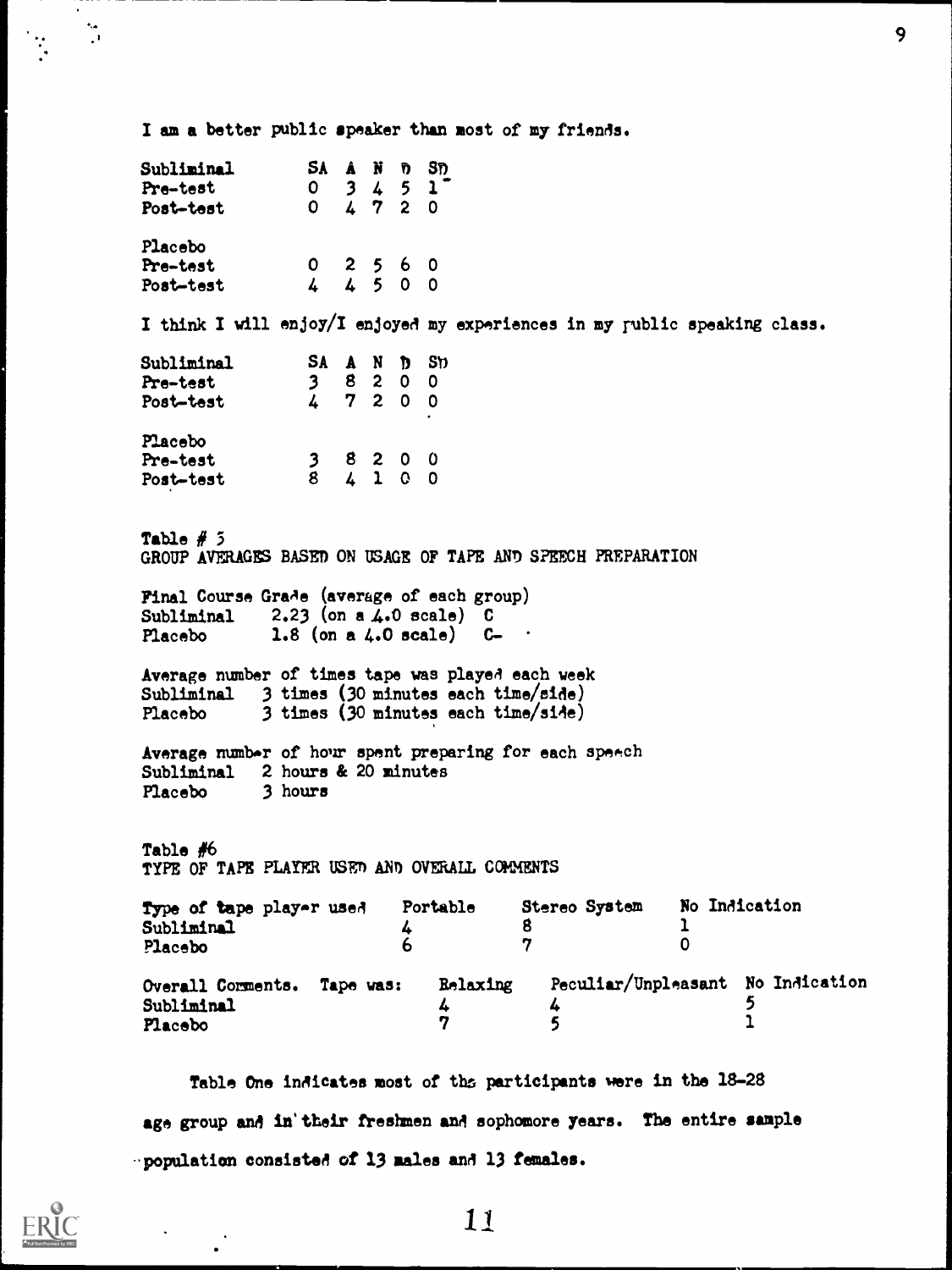Table Two shows students of both groups were similar in credit hours attempted during the tested quarter and in their grade point averages at the start of the test period. Both groups averaged just over 15 credit hours attempted and grade point averages of 2.73 (placebo group) and 2.8 (subliminal group).

Table Three indicates student expectations of their course grades. Expectations within both groups centered in the "B" range. Grade expectation averages dropped slightly, within the "B" range, between the pre-test and post-test surveys.

Table Four outlines student self perceptions of their public speaking abilities. Both groups indicated similar improvement in their abilities to speak.comfortably in front of an audience. Both groups indicated similar improvement in their perceptions of how well they were understood by audience members. Both groups indicated similar improvement in their levels of confidence when speaking in front of an audience.

Both groups indicated improvement in their perceptions of their effectiveness as public speakers, with the placebo group evaluating themselves higher in this area. Both groups inAicate4 improvement in their perceptions of their public speaking abilities in comparison with their friends, but the placebo group noted higher ranking in this area on the post-test survey. Student pre-test perceptions of possible enjoyment of public speaking class experiences were the same in both groups. However, the placebo group indicated a higher level Jf enjoyment en the post-test survey.

Table Five lists group averages based on final grades in the course, average number of times the tape was playel each week, and



12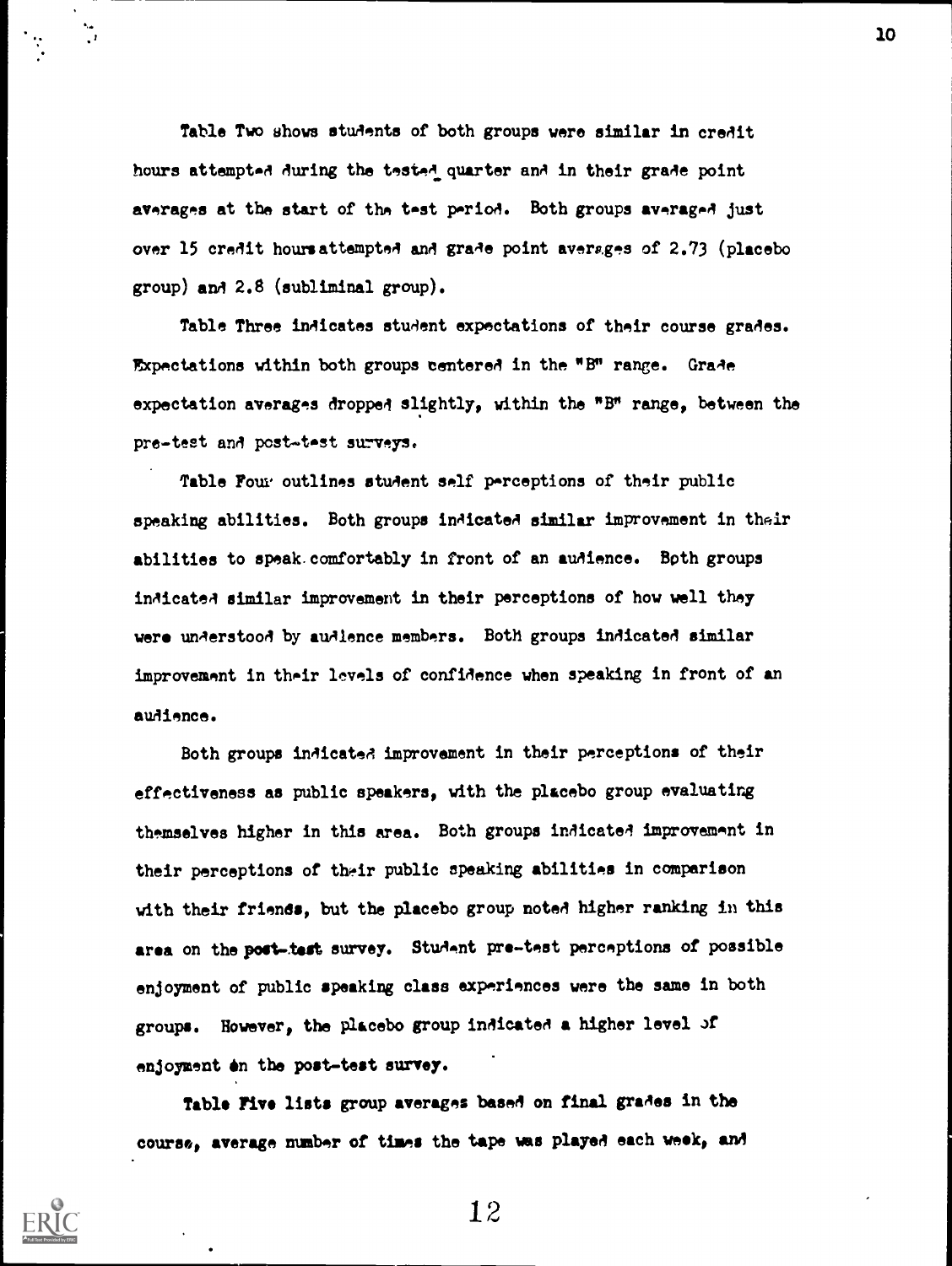the average number of hours spent preparing for each speech. The subliminal group received a higher final course grade average (2.23) than the placebo group  $(1.8)$ . The averages are on a 4.0 scale. Members of both groups indicated they listened to their tape an average of three times a week. Each side of the tape plays for 30 minutes. The subliminal group members indicated they averaged 2 hours & 20 minutes preparing for each speech an' the placebo group averaged 3 hours preparing for each speech.

Table .six notes the types of tape players used by the students and their overall cumments regarding the tapes. Most students used a stereo system and a smaller portion used a portable tape player. The placebo group indicated the tape was relaxing (alightly over half) and peculiar/unpleasant (slightly under half). Five members of the subliminal group had no comment on the tape and the remaining eight members were equally AiviAeA in their evaluation of the tape being relaxing and peculiar/unpleasant.

The conclusions of this study are based on the purpose of the stuAy and the operational hypothesis. The purpose of this study was to-investigate the effectiveness of subliminal techniques for improving public speaking ability. The operational hypothesis states: Students who use subliminal tape programs designed to improve public speaking ability will perform no differently than classmates who listen to identical sounding placebo tape programs containing no subliminal messages.

The aforementioned hypothesis is rejected bared on the Aata collected during the study. Most importantly, the public speaking average final course grade for the subliminal (experimental) group was



13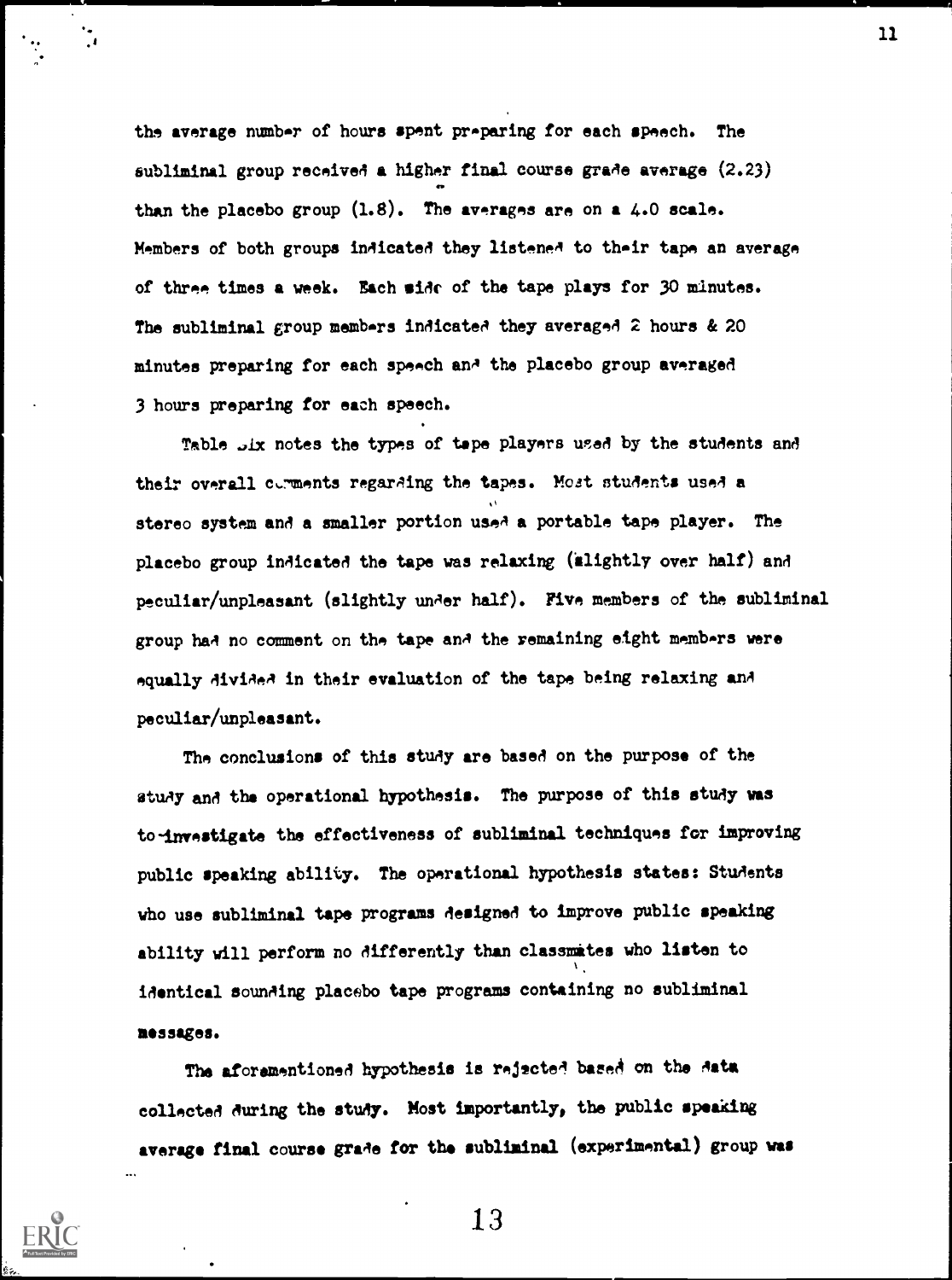.43 (on a 4.0 scale) higher thah the placebo (control) group. The subliminal group averaged a 2.23 grade average for the course and the placebo group averaged 1.8. This difference is not radically significant but it Aoes warrant acknowledgement as a possible effect of subliminal tape usage.

Sturient self analysis, on the pre-test and post-test, AiA not differ much although variations were evidenced. The variations were in areas of public speaking ability compared with friends, enjoyment of the course experiences, and speech preparation time. The placebo group members evaluated themselves higher in effectiveness, public speaking ability compared with friends, and enjoyment of the course experiences. The placebo group members also averaged 3 hours preparation time for each speech compared to 2 hours & 20 minutes by the subliminal group members. Oddly enough, as previously mentioned, the subliminal group performed .43 (on a 4.0 scale) higher on the final course grade average than the placebo group.

Thus, placebo group members evaluated their abilities slightly higher than the subliminal group, but the subliminal group did bettor on the final course grade average than the placebo group. The significance of the differences in final course grade averages can be argued but, based on the findings of this study, this difference substantiates the need for further research on the effectiveness of subliminal programming.

Purther research could adArest three primary areas. First, replication of the experimental design used in this study to investigate a possible consistency of findings. Second, study of the importance of how often the tape iu listened to. Students in this study listened

14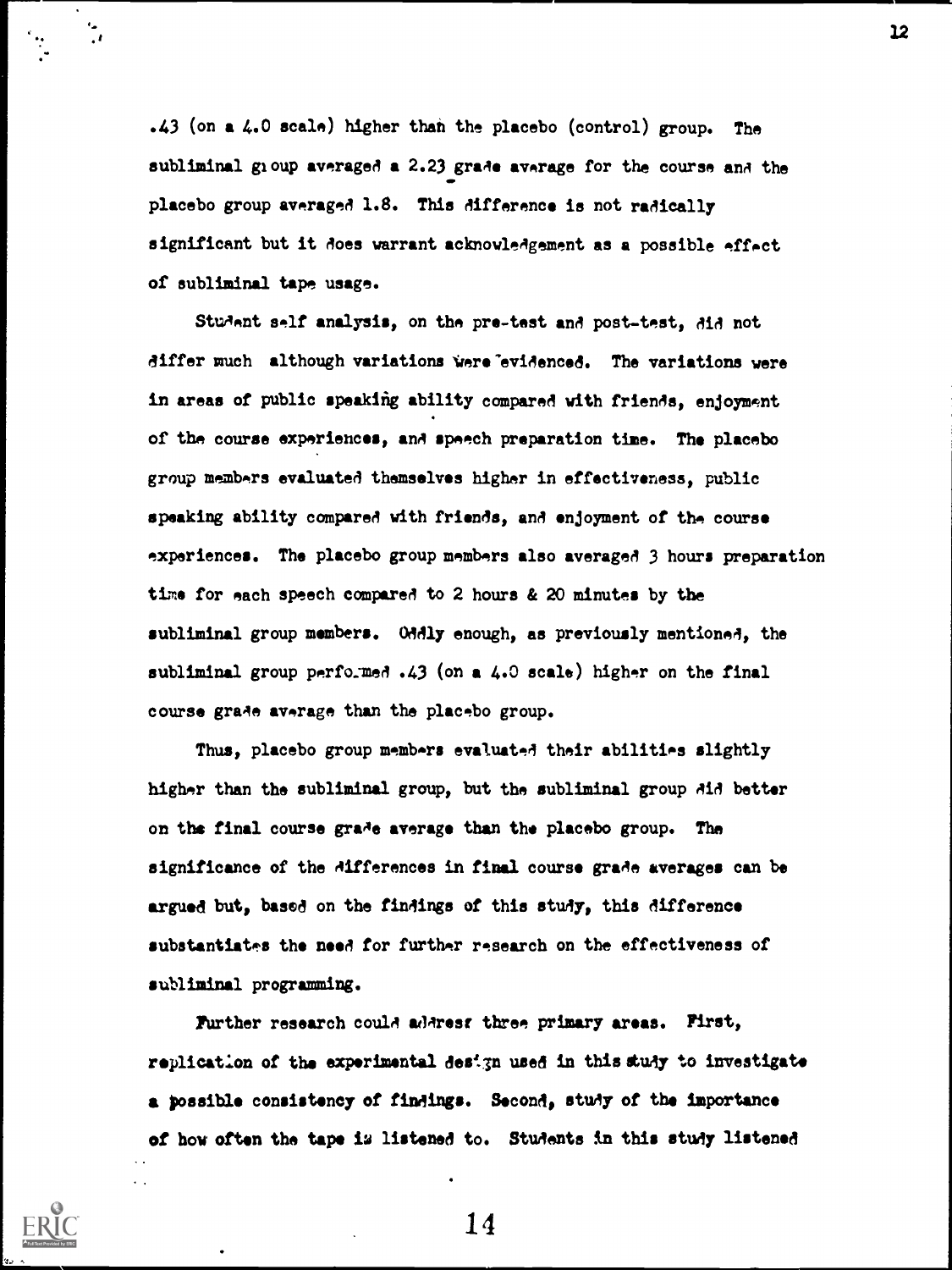to their tapes an average of three times a week. If they listened to them twice as much woulA the programming be twice as effective? Third, study of how this type of subliminal programming might be effective.

The use of subliminal programming poses interesting possibilities in a variety of areas in addition to public speaking. Additional research is needed to verify the claims made by organizations which produce such subliminal programming. This  $\tilde{\omega}$ udy is intended to serve as groundwork for such verification efforts.

#### Notes

- 1. Key, W.B. Subliminal Seduction. Englewood Cliffs, Prentice-Hall, 1972. Key, W.B. The Clam-Plate Orgy. Englewood Cliffs, Prentice-Hall, 1980. "Our tax dollars at work", People Magazine, December, 1986, p. 14. Packard, V. "New and still hidden persuaders", Reader's Digest, February, 1981, p. 120-123.
- 2. Pamphlet entitled "Available SCWL Programs".
- 3. Adams, V. "Yommy and I are one", Psychology Today, 1982, 16(5), pp. 24-36. Key, 1972. Key, 1980. Kinsbourne, M. WSad Hemisphere, Happy Hemisphere", Psychology Today, 1981, 15(5), p. 92. Morse, R.C. & Stoller, n. "The hidden message that breaks habits", Science ydgest, September, 1982, p. 28. Packard, 1981.
- 4. %Fleur, M.L. & Petranoff, R.M. "Television test of subliminal persuasion", <u>Public Opinion Quarterly</u>, 1959, 23(2), p. 168.
- 5. Morse, B.C. Stoller, n., 1982.
- 6. Morgan, n.L., Morgan, P. & Kole, J.P. "A stuAy of the effect of subliminal messages on academic performance". Distributed by Midwest Research, Inc., Pontiac, Michigan, 1985.
- 7. Packard, V. The Hidden Persuaders. New York: David McKay, 1957.
- 8. Corrigan, R.E. & Becker, H.C. Rassarch Report. Rome Air Development Command, Griffis: Air Force Base, Rome, New York, 1956.
- 9. Silverman, L.H. "Psychoanalytic Theory: 'The Reports of My Death Are Greatly Exaggerated.'" American Psychologist, 1976, 31, pp. 621-637. Silverman, L.E., FA-Comprehensive Report of Studies



 $\cdot$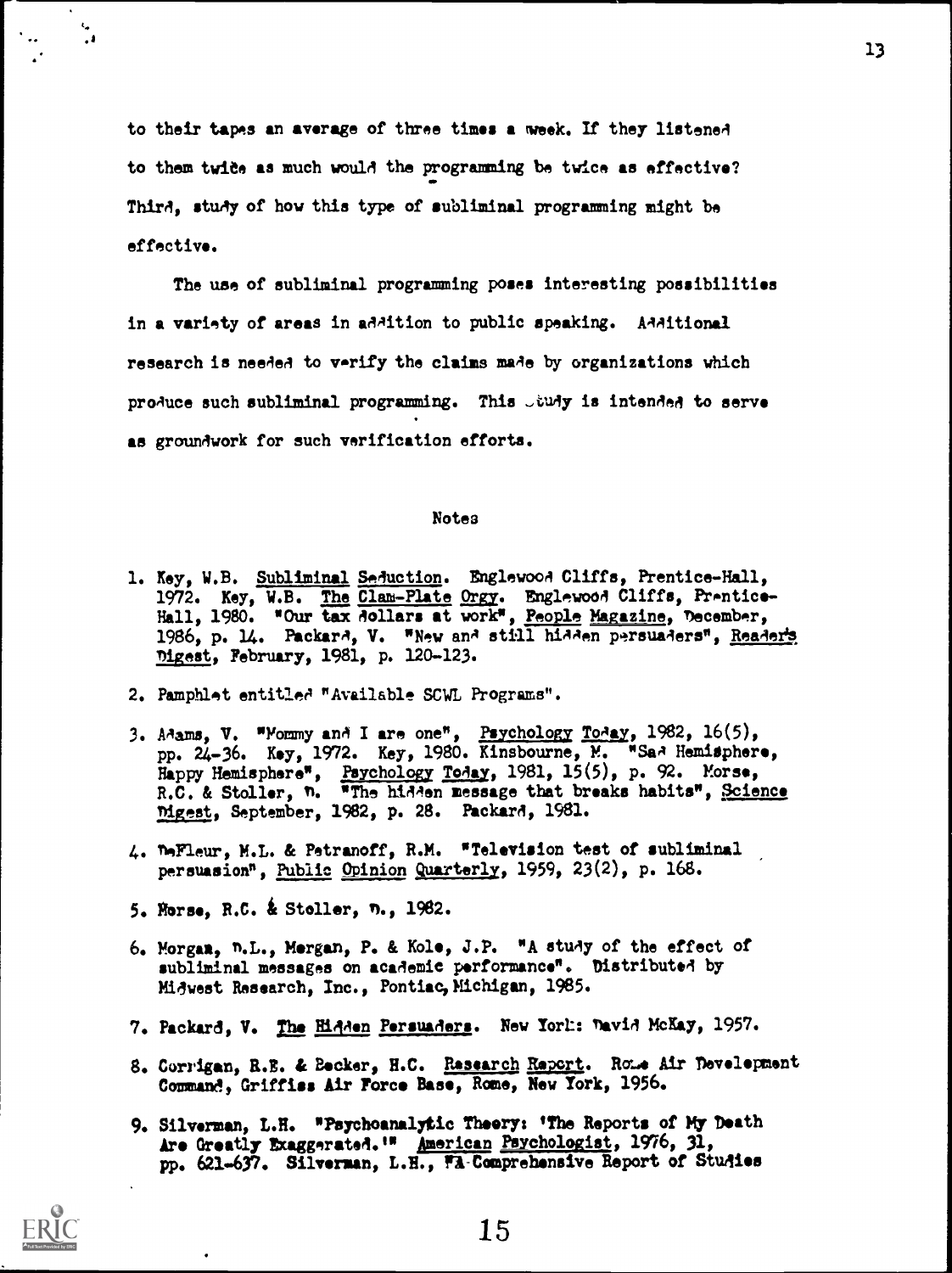Using the Subliminal Psychodynamic Activation Method". Unpublished manuscript, 1980. Silverman, L.H., Martin, A., Ungaro, R., & Mendelsohn, E. "Effect of Subliminal Stimulation of Symbiotic Fantacies on Behavior Modification Treatment of Obesity". Journal of Consulting and Clinical Psychology, 1978, 46, pp. 432-441.

- 10. "Our Tax Dollars at Work", People Magazine, December, 1986, p. 14.
- 11, Adama, 1982, p. 24.

 $\mathbf{r}$ 

- 12, Adams, 1982, p. 27.
- 13. Bergeat, F., Chabot, R., & Chaloult, L. "Perception Subliminale et Niveaux <sup>n</sup>'Activation.<sup>"</sup> Revue Canadienne de Psychiatric, 1981, 26, pp. 255-259.
- 14. Hollingworth, M. "Subliminal Tapes Halve Thefts in Chain Store". Retail World, January, 1985, p. 14.
- 15. Becker, H.C., Chamberlain, S.B., Heisse, J.W., Jr., & Marino, T.R. ) "Subliminal Communication and Hypnosis". Paper presented at the Conference of the American Society of Clinical Hypnosis, nenvar, October, 1982.
- 16. Parker, K.A. "rtfects of Subliminal Symbiotic Stimulation on Academic Performance: Further Evidence on the Adaptation Enhancing Effects of Oneness Fantasies". Journal of Abnormal Psychology, January, 1982, pp. 19-28.
- 17. Chronicle of Higher Education issues during the summer of 1986.



 $\mathbf{u}$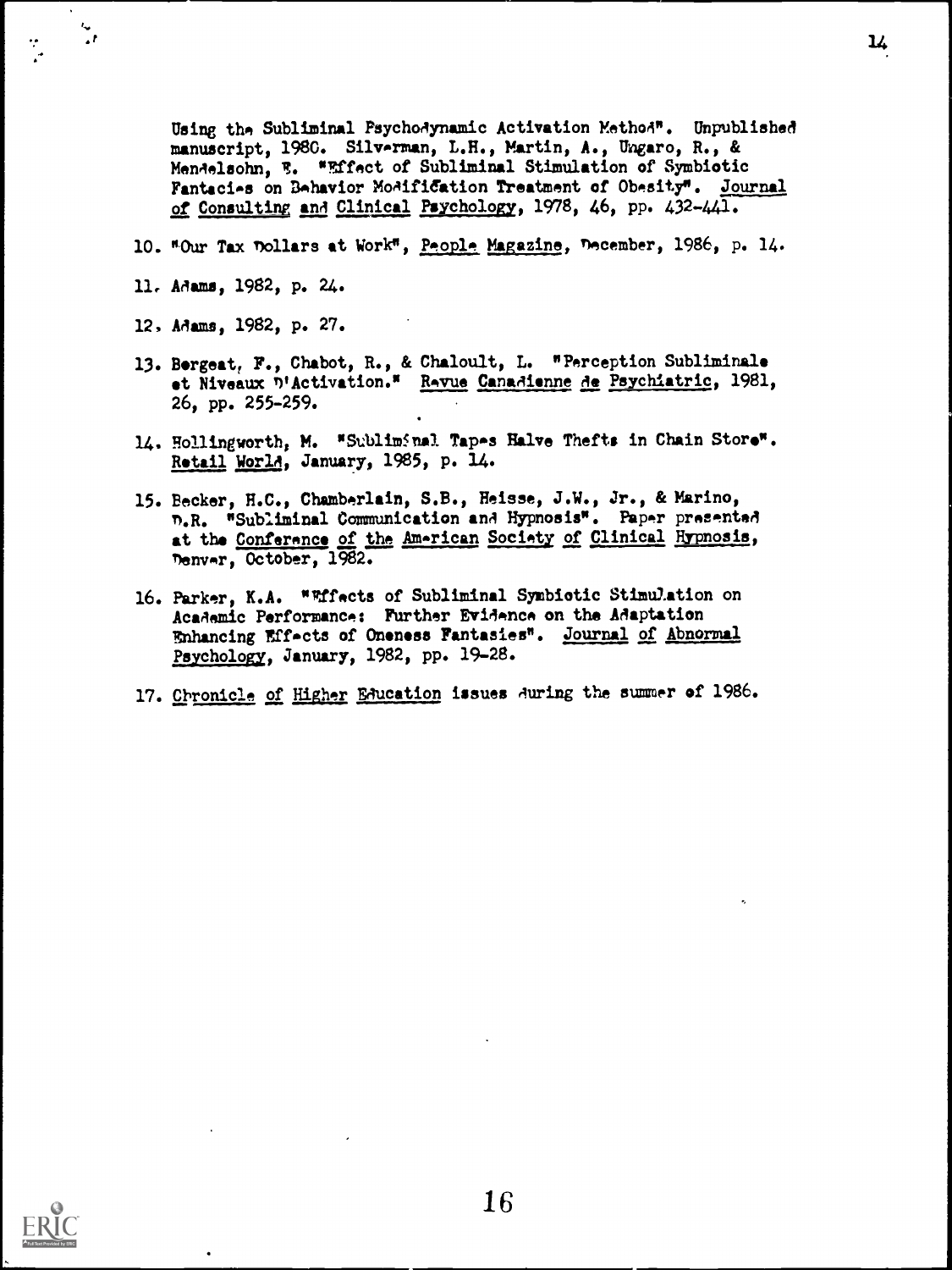|                 |                                                                                                                                                                                                                                                                                                                                                                                                                                                        | APPENDIX (POST-TEST)                   |                                                                        |  |
|-----------------|--------------------------------------------------------------------------------------------------------------------------------------------------------------------------------------------------------------------------------------------------------------------------------------------------------------------------------------------------------------------------------------------------------------------------------------------------------|----------------------------------------|------------------------------------------------------------------------|--|
|                 |                                                                                                                                                                                                                                                                                                                                                                                                                                                        |                                        |                                                                        |  |
|                 | Name                                                                                                                                                                                                                                                                                                                                                                                                                                                   |                                        |                                                                        |  |
|                 | $\mathsf{Tape\#}\hspace{0.05cm}\underbrace{\hspace{0.05cm}}\hspace{0.05cm}\underbrace{\hspace{0.05cm}}\hspace{0.05cm}\underbrace{\hspace{0.05cm}}\hspace{0.05cm}\underbrace{\hspace{0.05cm}}\hspace{0.05cm}\underbrace{\hspace{0.05cm}}\hspace{0.05cm}\underbrace{\hspace{0.05cm}}\hspace{0.05cm}\underbrace{\hspace{0.05cm}}\hspace{0.05cm}\underbrace{\hspace{0.05cm}}\hspace{0.05cm}\underbrace{\hspace{0.05cm}}\hspace{0.05cm}\underbrace{\hspace$ |                                        |                                                                        |  |
|                 |                                                                                                                                                                                                                                                                                                                                                                                                                                                        | Age 18-28 29-38 39-48 49-58 59+        |                                                                        |  |
|                 |                                                                                                                                                                                                                                                                                                                                                                                                                                                        | Class Freshman Sophomore Junior Senior |                                                                        |  |
| Sex Male Female |                                                                                                                                                                                                                                                                                                                                                                                                                                                        |                                        |                                                                        |  |
|                 |                                                                                                                                                                                                                                                                                                                                                                                                                                                        | Credit Hours this quarter              |                                                                        |  |
|                 |                                                                                                                                                                                                                                                                                                                                                                                                                                                        |                                        | Grade expected to earn in thiscourse ABCDF                             |  |
|                 |                                                                                                                                                                                                                                                                                                                                                                                                                                                        |                                        | Current Grade Foint average (G.P.A.)                                   |  |
|                 |                                                                                                                                                                                                                                                                                                                                                                                                                                                        |                                        |                                                                        |  |
|                 |                                                                                                                                                                                                                                                                                                                                                                                                                                                        |                                        | SA A N D SD I am comfortable speaking to a group of people.            |  |
| SA A N D SD     |                                                                                                                                                                                                                                                                                                                                                                                                                                                        |                                        | I am easily understedd when I speak to a group of people.              |  |
| SA A N D SD     |                                                                                                                                                                                                                                                                                                                                                                                                                                                        |                                        | I am confident speaking in front of a group of people.                 |  |
| SAANDSD         |                                                                                                                                                                                                                                                                                                                                                                                                                                                        |                                        | I am an effective public speaker.                                      |  |
| SA A N D SD     |                                                                                                                                                                                                                                                                                                                                                                                                                                                        |                                        | I am a better public speaker than most of my friends.                  |  |
| SA A N D SD     |                                                                                                                                                                                                                                                                                                                                                                                                                                                        |                                        | I enjoyed my experiences in my public speaking class.                  |  |
|                 |                                                                                                                                                                                                                                                                                                                                                                                                                                                        |                                        | What kind of tape player(s) did you play the tape on?                  |  |
|                 |                                                                                                                                                                                                                                                                                                                                                                                                                                                        |                                        |                                                                        |  |
|                 | hours divided by nine)                                                                                                                                                                                                                                                                                                                                                                                                                                 |                                        | How many hours a week (average) did you listen to the tape? (Sum total |  |
|                 |                                                                                                                                                                                                                                                                                                                                                                                                                                                        |                                        | How many hours (average) did you spend preparing for each speech?      |  |
|                 |                                                                                                                                                                                                                                                                                                                                                                                                                                                        |                                        |                                                                        |  |

Comments about the usage of the tape:



 $\mathbf{c}$  and  $\mathbf{c}$